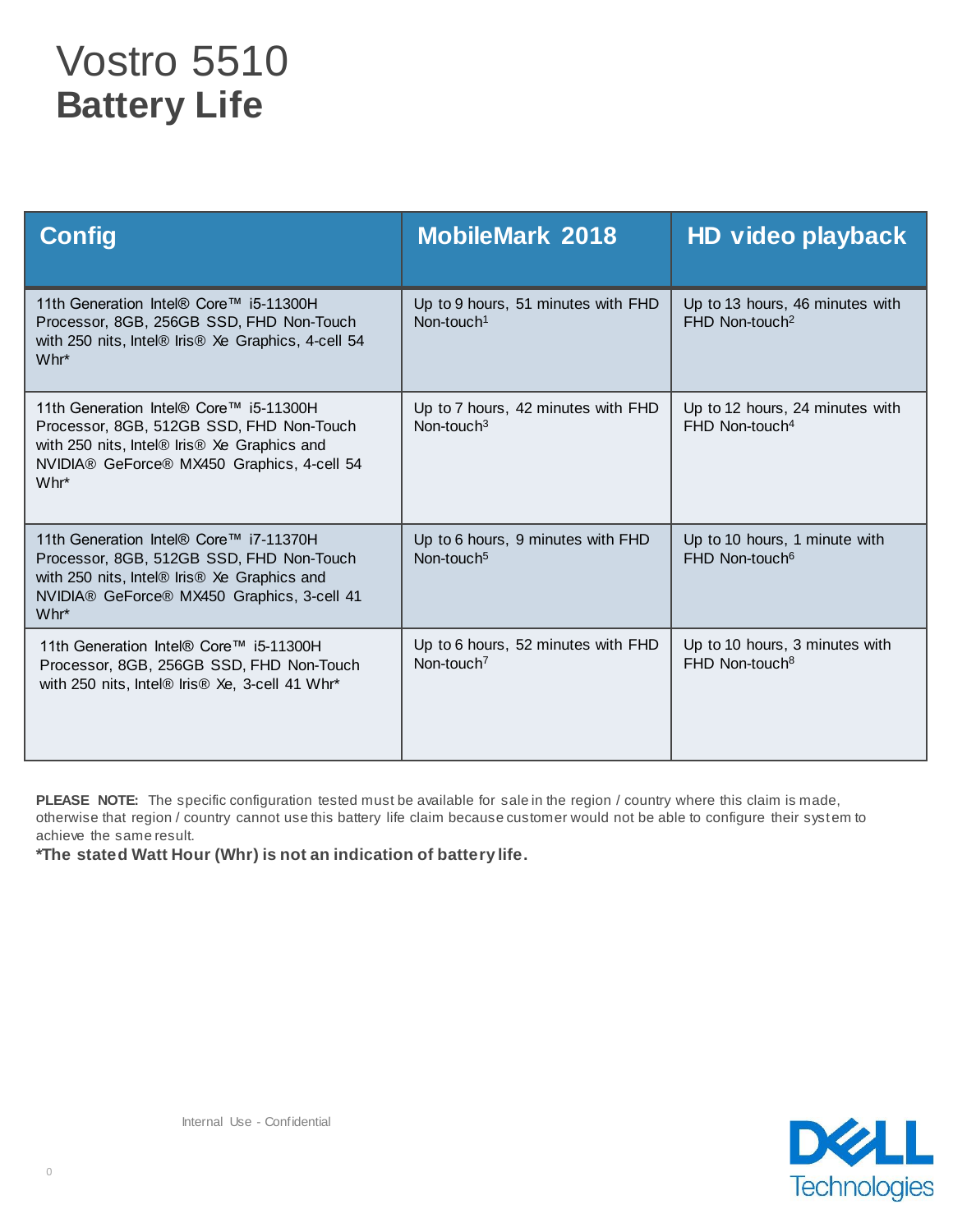## Vostro 5510 **Battery Life**

- **1. MobileMark 2018 battery benchmark: Vostro 5510** tested with 11th Generation Intel® Core™ i5-11300H Processor, 8GB, 256GB SSD, FHD Non-Touch with 250 nits, Intel® Iris® Xe Graphics, 4-cell 54 Whr. Based on testing using the Mobile Mark 2018 battery life benchmark test in February 2021. For more information about this benchmark test, visit www.bapco.com.Test results are for comparative purposes only. Actual battery life may be significantly less than the test results and varies depending on product configuration and use, software, usage, operating conditions, power management settings and other factors. Maximum battery life will decrease with time.
- **2. Local video playback battery benchmark: Vostro 5510** tested with 11th Generation Intel® Core™ i5-11300H Processor, 8GB, 256GB SSD, FHD Non-Touch with 250 nits, Intel® Iris® Xe Graphics, 4-cell 54 Whr**.** Testing conducted by Dell labs in in February 2021 using the Microsoft Movies & TV app. Test results are for comparative purposes only. Actual battery life may be significantly less than the test results and varies depending on product configuration and use, software, usage, operating conditions, power management settings and other factors. Maximum battery life will decrease with time.
- **3. MobileMark 2018 battery benchmark: Vostro 5510** tested with 11th Generation Intel® Core™ i5-11300H Processor, 8GB, 512GB SSD, FHD Non-Touch with 250 nits, Intel® Iris® Xe Graphics and NVIDIA® GeForce® MX450 Graphics, 4 cell 54 Whr. Based on testing using the Mobile Mark 2018 battery life benchmark test in February 2021. For more information about this benchmark test, visit www.bapco.com.Test results are for comparative purposes only. Actual battery life may be significantly less than the test results and varies depending on product configuration and use, software, usage, operating conditions, power management settings and other factors. Maximum battery life will decrease with time.
- **4. Local video playback battery benchmark: Vostro 5510** tested with 11th Generation Intel® Core™ i5-11300H Processor, 8GB, 512GB SSD, FHD Non-Touch with 250 nits, Intel® Iris® Xe Graphics and NVIDIA® GeForce® MX450 Graphics, 4 cell 54 Whr. Testing conducted by Dell labs in in February 2021 using the Microsoft Movies & TV app. Test results are for comparative purposes only. Actual battery life may be significantly less than the test results and varies depending on product configuration and use, software, usage, operating conditions, power management settings and other factors. Maximum battery life will decrease with time.
- **5. MobileMark 2018 battery benchmark: Vostro 5510** tested with 11th Generation Intel® Core™ i7-11370H Processor, 8GB, 512GB SSD, FHD Non-Touch with 250 nits, Intel® Iris® Xe Graphics and NVIDIA® GeForce® MX450 Graphics, 3 cell 41 Whr. Based on testing using the Mobile Mark 2018 battery life benchmark test in February 2021. For more information about this benchmark test, visit www.bapco.com.Test results are for comparative purposes only. Actual battery life may be significantly less than the test results and varies depending on product configuration and use, software, usage, operating conditions, power management settings and other factors. Maximum battery life will decrease with time.
- **6. Local video playback battery benchmark: Vostro 5510** tested with 11th Generation Intel® Core™ i7-11370H Processor, 8GB, 512GB SSD, FHD Non-Touch with 250 nits, Intel® Iris® Xe Graphics and NVIDIA® GeForce® MX450 Graphics, 3 cell 41 Whr. Testing conducted by Dell labs in in February 2021 using the Microsoft Movies & TV app. Test results are for comparative purposes only. Actual battery life may be significantly less than the test results and varies depending on product configuration and use, software, usage, operating conditions, power management settings and other factors. Maximum battery life will decrease with time.
- **7. MobileMark 2018 battery benchmark: Vostro 5510** tested with 11th Generation Intel® Core™ i5-11300H Processor, 8GB, 256GB SSD, FHD Non-Touch with 250 nits, Intel® Iris® Xe, 3-cell 41 Whr. Based on testing using the Mobile Mark 2018 battery life benchmark test in February 2021. For more information about this benchmark test, visit www.bapco.com.Test results are for comparative purposes only. Actual battery life may be significantly less than the test results and varies depending on product configuration and use, software, usage, operating conditions, power management settings and other factors. Maximum battery life will decrease with time.
- Internal Use Confidential **8. Local video playback battery benchmark: Vostro 5510** tested with 11th Generation Intel® Core™ i5-11300H Processor, 8GB, 256GB SSD, FHD Non-Touch with 250 nits, Intel® Iris® Xe, 3-cell 41 Whr. Testing conducted by Dell labs in in February 2021 using the Microsoft Movies & TV app. Test results are for comparative purposes only. Actual battery life may be significantly less than the test results and varies depending on product configuration and use, software, usage, operating conditions, power management settings and other factors. Maximum battery life will decrease with time.

**Technologies** 

**\*The stated Watt Hour (Whr) is not an indication of battery life.**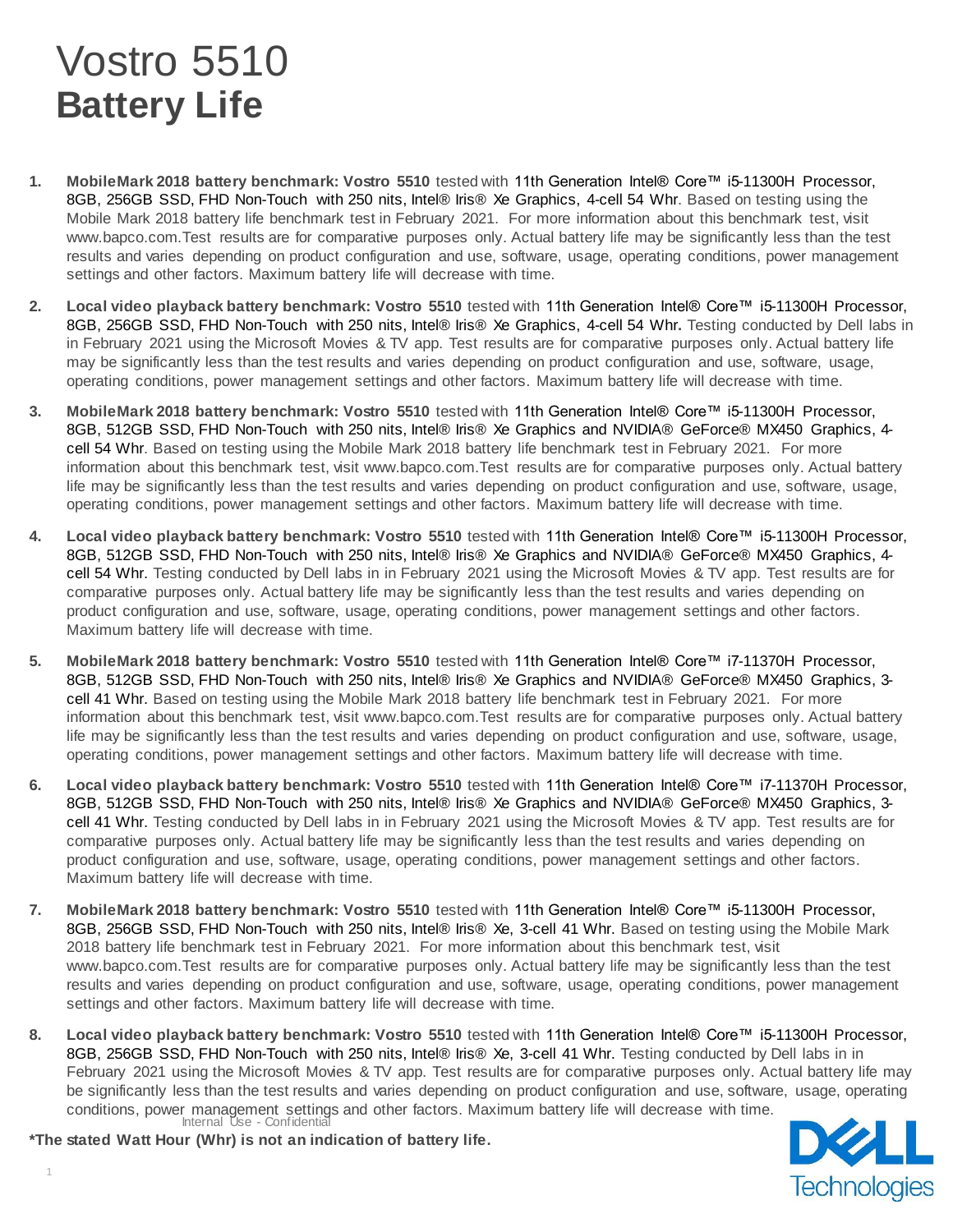## Vostro 5515 **Battery Life**

| <b>Config</b>                                                                                                                                               | <b>MobileMark 2018</b>                                          | HD video playback                                               |
|-------------------------------------------------------------------------------------------------------------------------------------------------------------|-----------------------------------------------------------------|-----------------------------------------------------------------|
| AMD Ryzen™ 5 5500U 6-core/12-thread Mobile<br>Processor, 8GB, 512GB SSD, FHD Non-Touch<br>with 250 nits, AMD Radeon™ Graphics, 4-cell 54<br>$Whr^*$         | Up to 11 hours, 33 minutes with<br>$FHD$ Non-touch <sup>1</sup> | Up to 13 hours, 14 minutes with<br>$FHD$ Non-touch <sup>2</sup> |
| AMD Ryzen™ 7 5700U 8-core/16-thread Mobile<br>Processor, 16GB, 512GB SSD, FHD Non-Touch<br>with 250 nits, AMD Radeon™ Graphics, 4-cell 54<br>Whr*           | Up to 11 hours, 7 minutes with FHD<br>Non-touch $3$             | Up to 12 hours, 24 minutes with<br>$FHD$ Non-touch <sup>4</sup> |
| AMD Ryzen™ 3 5300U 4-core/8-thread Mobile<br>Processor, 8GB, 128GB SSD, FHD Non-Touch<br>with 250 nits, AMD Radeon™ Graphics, 3-cell 41<br>Whr <sup>*</sup> | Up to 9 hours, 1 minute with FHD<br>Non-touch <sup>5</sup>      | Up to 11 hours, 8 minutes with<br>FHD Non-touch <sup>6</sup>    |

PLEASE NOTE: The specific configuration tested must be available for sale in the region / country where this claim is made, otherwise that region / country cannot use this battery life claim because customer would not be able to configure their system to achieve the same result.

**\*The stated Watt Hour (Whr) is not an indication of battery life.**